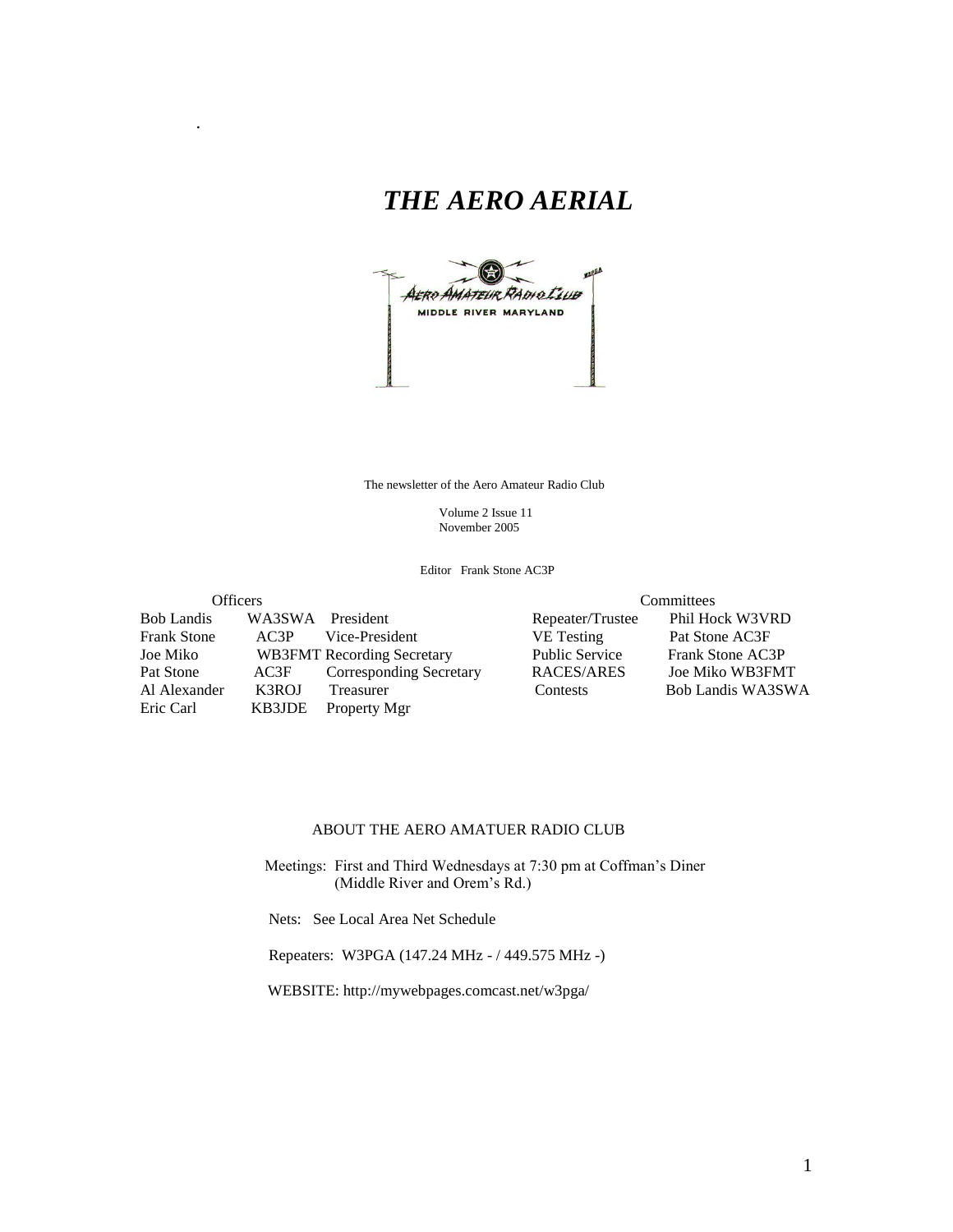## **LOCAL AREA NETS**

| Day           | Time              |         | <b>Frequency (MHz) NET NAME</b>   |
|---------------|-------------------|---------|-----------------------------------|
| Daily         | $9 - 10$ am       | 147.03  | <b>ORIOLE</b> Net                 |
| Daily         | $6 - 6:30$ pm     | 3.920   | Maryland Emergency Phone Net      |
| Daily         | $6:30 - 7$ pm     | 146.670 | <b>Baltimore Traffic Net</b>      |
| Daily         | 7 pm and 10 pm    | 3.643   | Maryland/DC/Delaware Traffic Net  |
| $1st$ Tues    | $7:30 \text{ pm}$ | 145.330 | <b>Baltimore ARES Net</b>         |
| $2nd$ Tues    | $7:30 \text{ pm}$ | 146.670 | <b>Baltimore County RACES Net</b> |
| $2nd$ Wed.    | 8 pm              | 28.445  | <b>AERO ARC Net</b>               |
| $4th$ Wed     | 8 pm              | 147.240 | <b>AERO ARC Net</b>               |
| $5^{th}$ Wed. | 8 pm              | 449.575 | <b>AERO ARC Net</b>               |

# **Field Day 2005 Official Results**

*By WA3SWA*

Well, the 2005 Field Day results have been published by the ARRL. I went through the on-line database and here are some numbers.

Our total points were 3524 with 698 QSOs in class 2A.

In class 2A, we placed as follows. 4 out of 7 in MDC section. (BARC squeaked past us with 3660 pts, but we beat HEM with 3100 pts) 7 out of 31 in the Atlantic Division. 134 out of 454 in all 2A entries.

Our score netted the following standings regardless of class. 12 out of 45 in all MDC entries. 36 out of 203 in all Atlantic Division entries. 440 out of 2206 in total Field Day entries.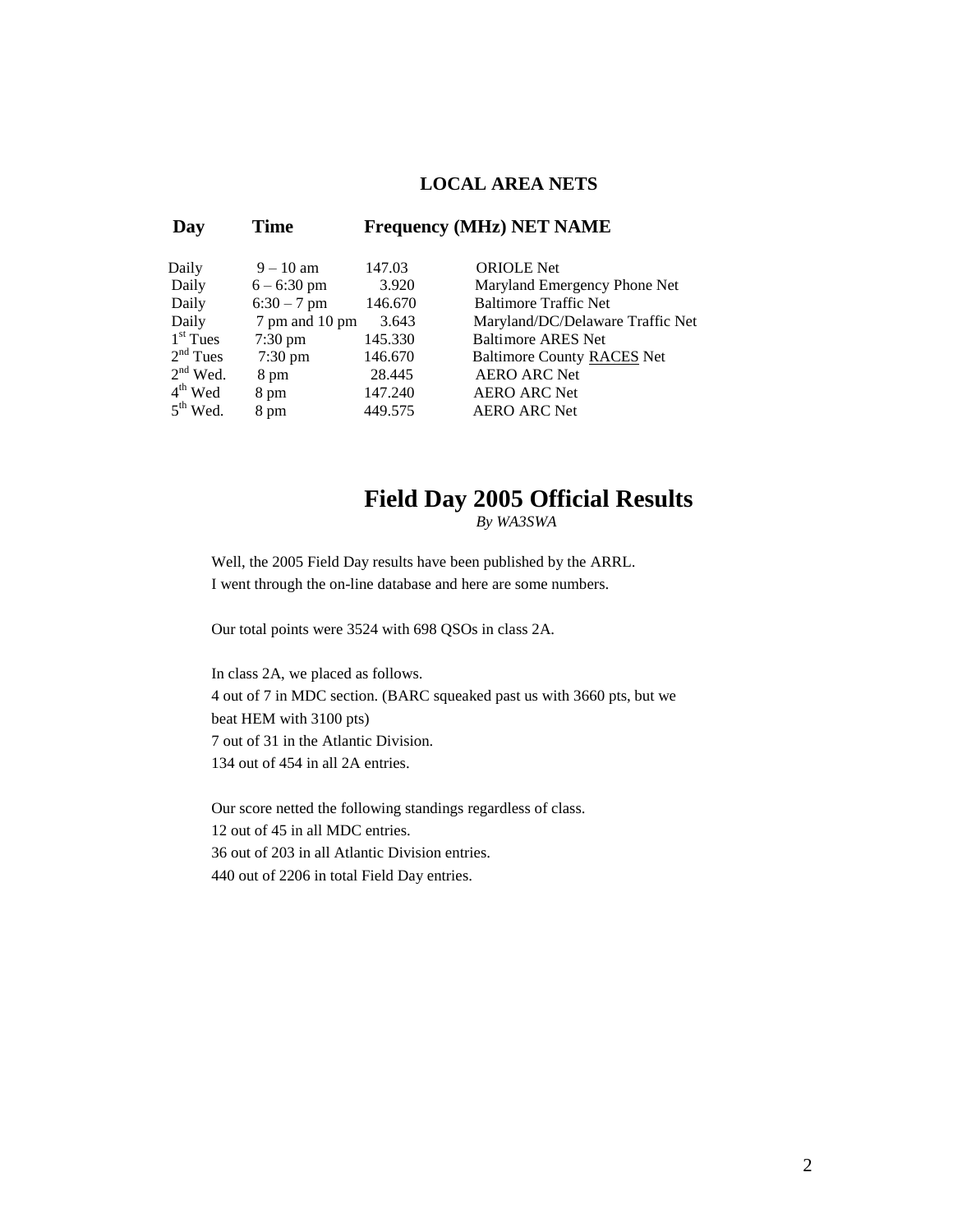# **PORTABLE BASE STATION**

*By KB3KRW*

A portable base station suitable for travel, Field Day or emergency use. All components with the exception of the antenna and tripod base shown are contained in the foam padded case.







The rig consists of: Yaesu FT 857, 100 Watt, 160-70 cm transceiver, SEC 1223 Power supply, MFJ 904h antenna tuner, MFJ iambic paddle (packed under tuner), Antenna base 3/8" x 24, all necessary cables, coax and counterpoise, etc. Case size: 16" L, 13" W, 13" H.

While I wouldn't call it a "DX" petition, I did manage to work a few stations on both CW and SSB; KC2MBQ, K0ZK, WA9QNN, OK1RI, N2LAQ, K4WOP. Conditions from Bethany seemed a lot better than from home.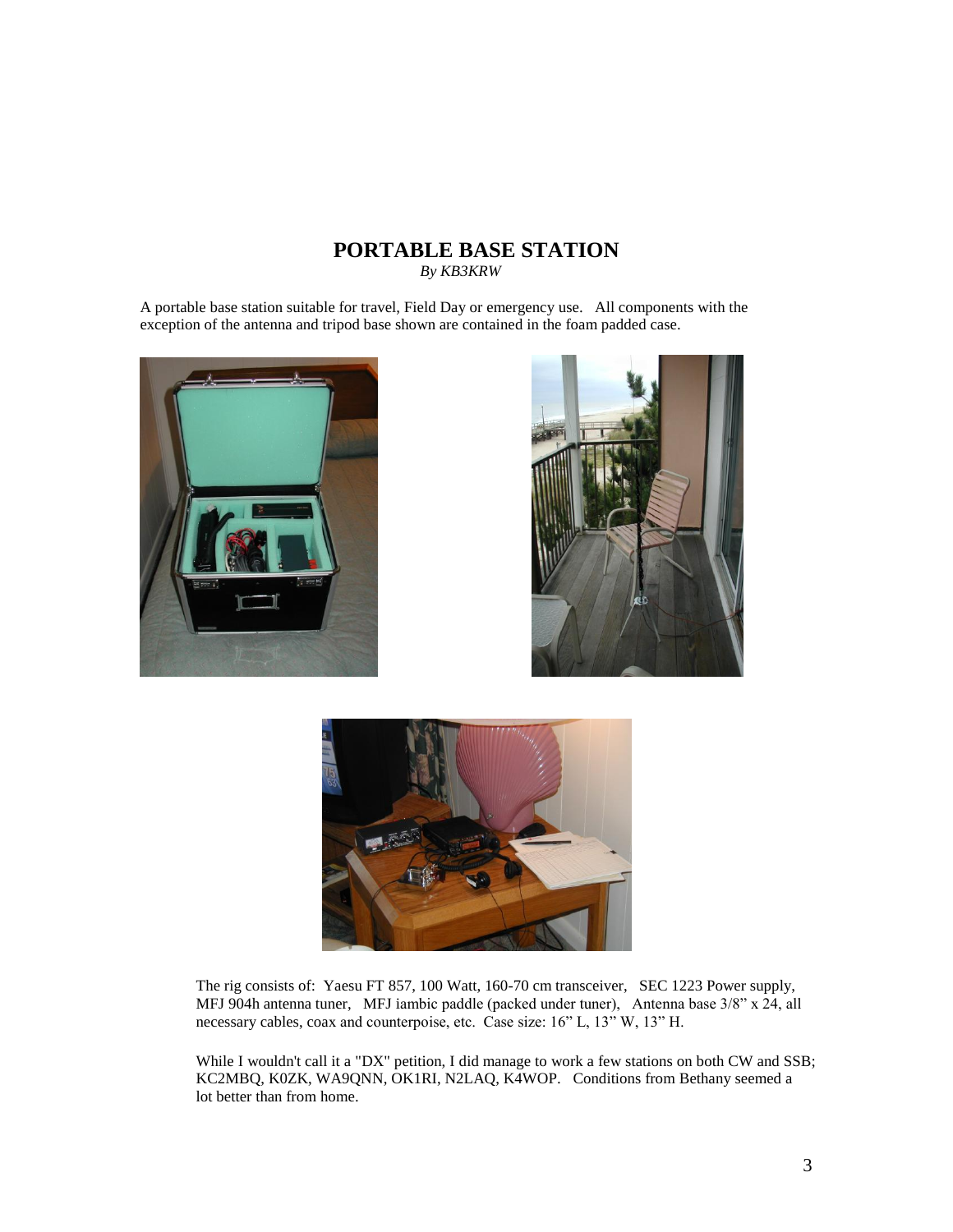## **Station Activities**

KB3KRW returned from a "DX-PEDITION" to Delaware. WB3FMT heats up the Md. Science Center with a "Live From The Sun" show. AC3P is trying CW Mobile. WA3SWS is hawking those culinary treats again.

#### **Net Reports**  *By WB3FMT*

Two Meter Net: Check-ins: WB3FMT (NCS), AC3P, AC3F, KB3JDE, KB3KRV, W3YRS

10 Meter net: Check-ins: WB3FMT (NCS) AC3P, KB3BRW, W3JEH, KB3JVP

## **ARES/RACES**

October 1 heralded in SET 2005. The Simulated Emergency Test is a nationwide drill sponsored by ARES to test the capabilities of the ARES teams in each ARRL section.

This year's SET was literally saved by the AERO Club. With few volunteers from the standard ARES roster. AERO members filled the gap to run the Baltimore County Net.

Frank AC3P served as Net Control/Central Region Liaison. Pat AC3F backed up Frank and operated TELPAC NODE AC3F-10. Eric KB3JDE served at the Stemmers Run "shelter''. Dave KB3KRVheld forth as Eastern Tech "Shelter". Ken, KB3JVP worked with the Civilian Emergency Response Team (CERT) at Williams Estates.

The scenario was the flooding caused by the arrival of "Hurricane Chuck".

All the AERO members acquitted themselves well and about 50 messages were handled during the 4 hour drill.

Thanks to all who participated, including Joe WB3FMT who served as the guiding force in planning this year's SET.

The COMEX for October was cancelled due to a lack of available operators.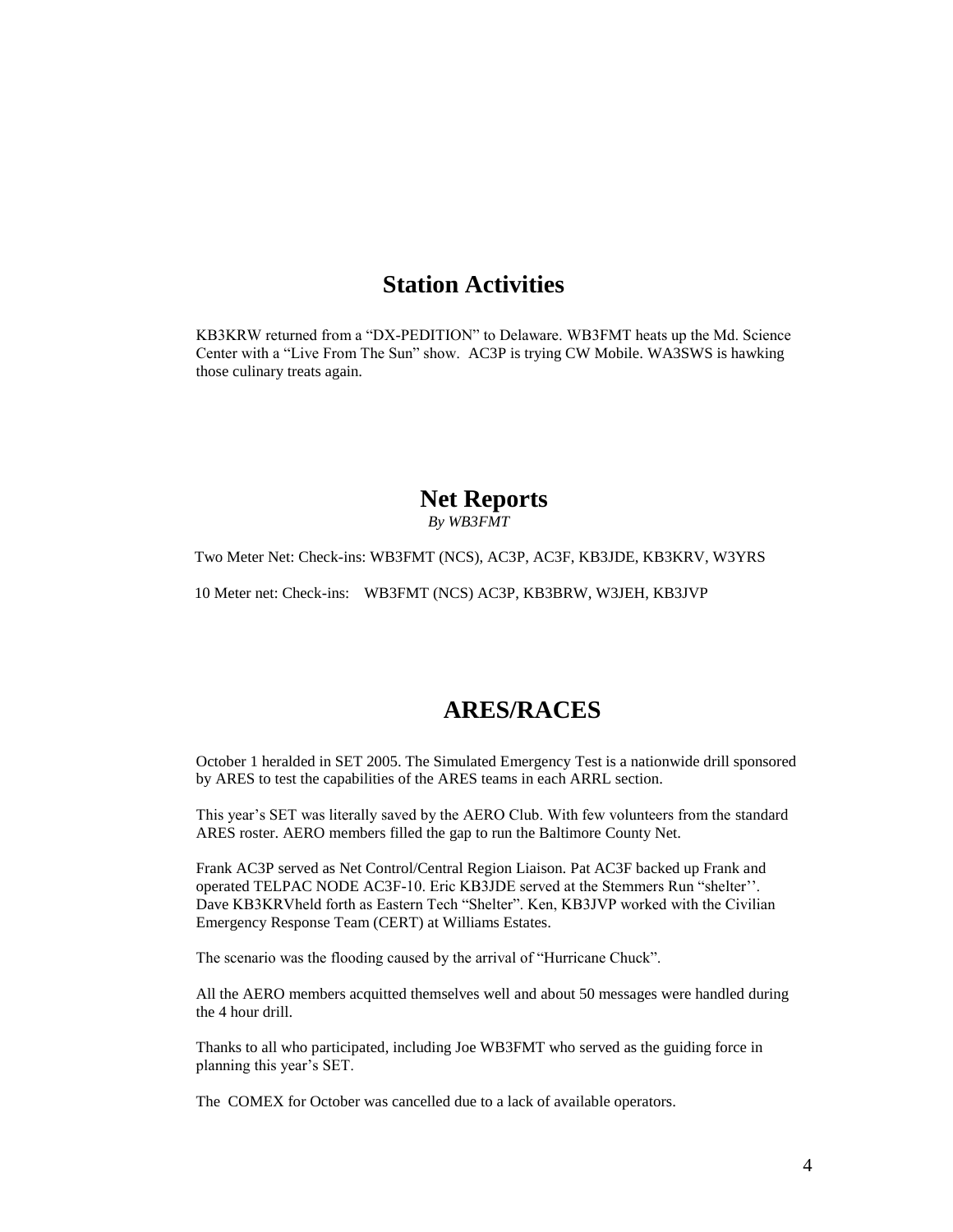# **VE REPORT**

 *By AC3F*

We had another test session at White Marsh on September 24. There were three applicants all new applicants. Two successfully passed the Tech theory exam.

Congratulations to new hams James, KB3MQR and Larry, KB3MQS. .

Thanks to WB3FMT K3ROJ WA3WRT KB3KRV and AC3P for helping.

The next test session is November 19<sup>th</sup>.

# **Public Service**

#### **The Baltimore Marathon**

The Baltimore Marathon has become a Premier Event over the past few years and now can be called a World Class event. Approximately 10,000 runners came from all over the world to participate in this grueling race.

The Marathon is also an opportunity for Amateur Radio to shine, giving tactical communications support.

Communications for this event is coordinated by the Baltimore Radio Amateur Television Society, with support from BARC.

AERO pitched in this year covering 2 of the 26 water/medical stops along the 26 mile route. Joe WB3FMT was positioned near the Md. Science Center (How does he do that?) and Frank AC3P, was stationed in Patterson Park in Highlandtown.

It was quite a sight to see. An almost unending line of runners, wheelchair contestants, and walkers passed through the water stops. One highlight was a fellow in track shoes and a tuxedo running by.

There was even a ham among the athletes. W3HU shouted out to AC3P as he passed by.

The weather cooperated after a week of rain and the event was a great success.

Next up is the ADA Baltimore Walk. Aero coordinates comms for this one. Contact Frank [ac3p@arrl.net](mailto:ac3p@arrl.net) to volunteer.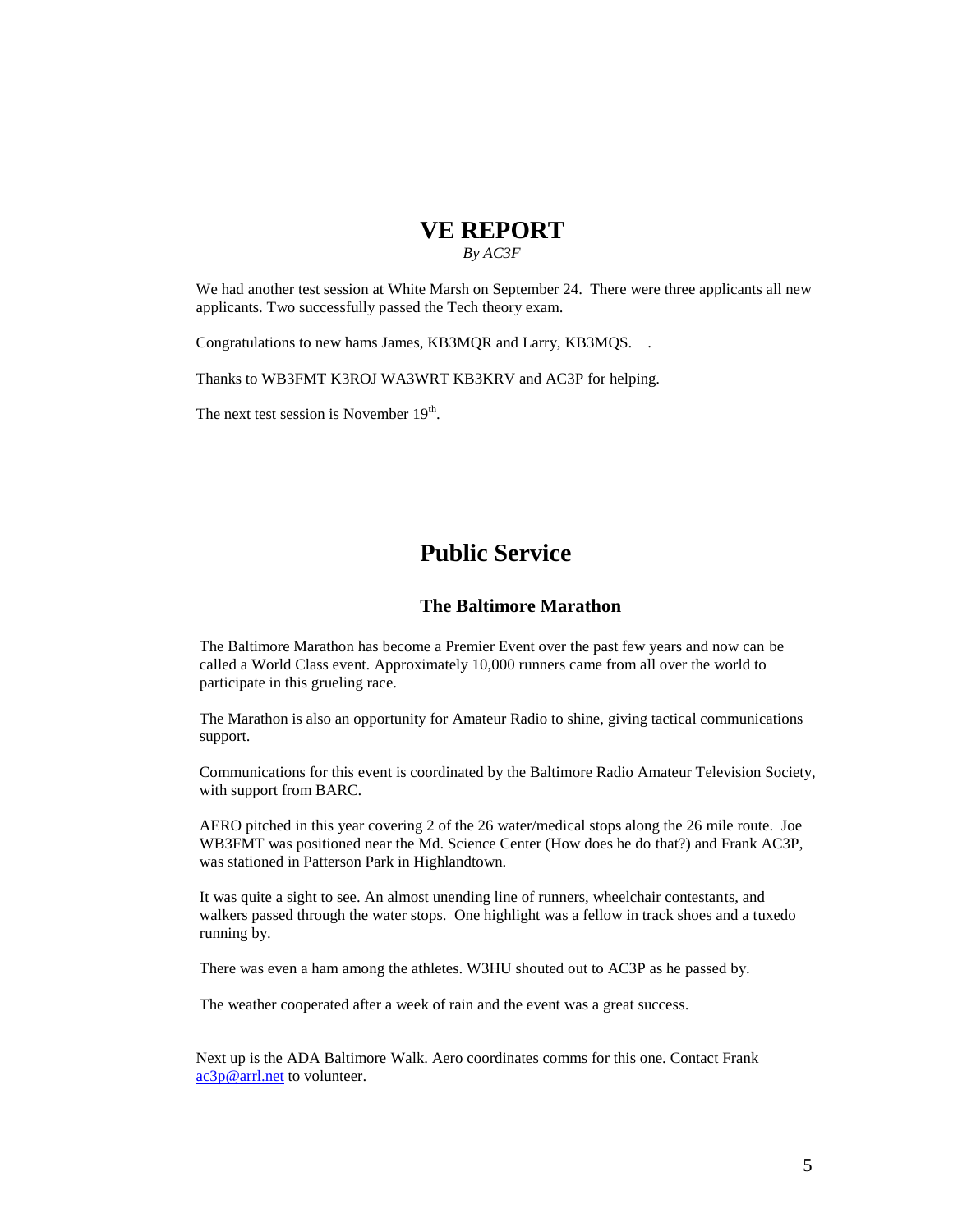# **This Month in Aero Club History -**

*By WB3FMT*

### **This month is Aero Club History - November**

### **55 Year Ago - 1950**

| November $7,1950$                      | Ed W3QPS and Tom W9CRF were visitors.                                                                                 |
|----------------------------------------|-----------------------------------------------------------------------------------------------------------------------|
| 45 Years Ago<br>1960<br>$\blacksquare$ |                                                                                                                       |
| November 2, 1960                       | Martin printed QSL cards for the club.                                                                                |
| November 5, 1960                       | The start of a VHF net for W3PGA was discussed.                                                                       |
| November 16,1960                       | A general discussion about writing the early history<br>of the Radio Club resulted from an inquiry by Walt<br>Prince. |

### **35 Years Ago - 1970**

November 18, 1970 No deer killed but Randy cough an 17 lb. Rock fish..

### **25 Years Ago – 1980**

November 26, 1980 Schools shot a 100 lb. doe at Aberdeen grounds last week.

### **20 Years Ago - 1985**

| November 20, 1985   | KHS was broken into. Offices and classrooms<br>were broken into some valuable equipment was<br>taken. |
|---------------------|-------------------------------------------------------------------------------------------------------|
| 10 Years Ago - 1995 |                                                                                                       |
| November 15, 1995   | The county teachers union has a camp site in MD<br>for use for Field Day next June.                   |
| 5 Years Ago - 2000  |                                                                                                       |
| November 1, 2000    | Phil donated to the club a 486-26 PC with Windows                                                     |

95.